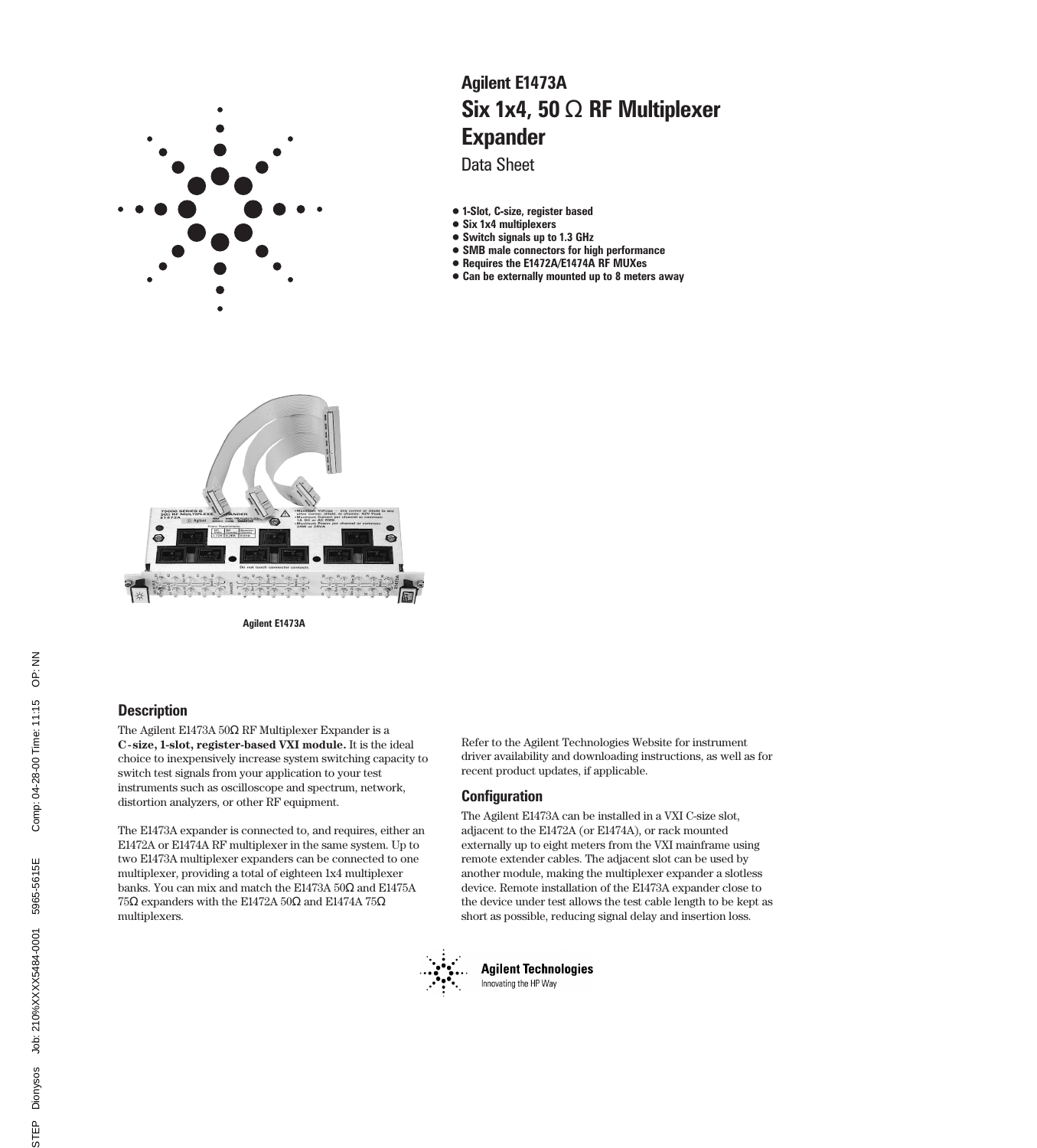If the expander is to be physically located away from the mainframe, order the Cable Extension Kit (P/N E1473-80002). Each kit includes two 0.8 meter cables, each controlling three of the six expander banks. Up to ten extender cables can be daisy-chained. Therefore, to remotely install one E1473A expander at a distance of eight meters, controlling all six multiplexer banks, requires ten E1473-80002 kits.

The switching sections of the E1473A 50  $\Omega$  RF multiplexer expander and the E1472A 50  $\Omega$  RF multiplexer are identical. Only one channel in each bank can be connected to its common at any time. The multiplexer relays are arranged in a tree-switched configuration, providing high isolation and low VSWR. Each channel consists of a nonlatching armature relay. At power-on or reset, channels 00, 10, . . . 50 are connected to COM 00, 10, . . . 50, respectively, and all other channels are open (unterminated).

# Cables and Connectors

Various 50  $\Omega$  cables are available from Agilent for connecting to the SNB connectors on the front panel of the multiplexer. Adapters and other connectors are also available. Connectors are also available from Johnson Components:

U.S.A. Tel.: 1-800-247-8256 Outside U.S.A. Tel.: (507) 835-6222 Fax.: (507) 835-8356

# Product Specifications

| <b>Input</b>                           |                                          |  |
|----------------------------------------|------------------------------------------|--|
| <b>Maximum voltage (center</b>         |                                          |  |
| or shield-to-center, shield            |                                          |  |
| or chassis):                           | 42 V                                     |  |
|                                        | Maximum current (per channel or common): |  |
| DC:                                    | 1 A                                      |  |
| AC rms:                                | 1 A                                      |  |
| Maximum power (per channel or common): |                                          |  |
| DC:                                    | 24 W                                     |  |
| AC rms:                                | <b>24 VA</b>                             |  |
|                                        |                                          |  |

# DC

| <b>Maximum thermal offset:</b>   | 6 u.V                   |
|----------------------------------|-------------------------|
| <b>Closed channel resistance</b> |                         |
| (typical):                       | $<$ 1 $\Omega$ initial  |
| <b>Insulation resistance</b>     |                         |
| (between any two                 |                         |
| terminals):                      | >10E8 Ω ≤40 °C, ≤65% RH |

### AC

(Note: For AC performance, ZL=ZS=Z0,  $\leq$ 40 °C,  $\leq$ 95% for C-size, RH ≤65% for B-size) Characteristic impedance<br>(Zo): 50  $\Omega$ Insertion loss: <10 MHz: <0.1 dB <100 MHz: <0.4 dB <500 MHz:  $<$ 0.9 dB <1.3 GHz: <1.5 dB  $<$ 3 GHz (typ):  $<$ 8.0 dB Crosstalk (channel-to-channel):  $<$ 10 MHz:  $<$ –90 dB <100 MHz: <–80 dB Crosstalk (channel-to-channel, one channel closed or channel-to-common) (terminated): <200 MHz: n/a  $<-62$  dB  $<$ 1.3 GHz:  $<$   $<$  50 dB  $<$ 3 GHz (typ):  $n/a$ VSWR: <10 MHz: <1.05 <100 MHz: <1.15 <200 MHz: n/a  $<$  500 MHz:  $<$  1.35  $<$  1.36  $<$  1.5  $<$ 1.3 GHz: <3 GHz: n/a Risetime: <300 ps Signal delay:  $<$ 3 ns Capacitance: Center-shield: n/a Chassis-shield: n/a

#### General Characteristics

| <b>Relavs:</b>       | Non-latching armature |  |
|----------------------|-----------------------|--|
| Power up/down state: | All open              |  |
| Minimum relay life:  |                       |  |
| No load:             | 5x10E6 operations     |  |
| <b>Rated load:</b>   | 10E5 operations       |  |

# General Specifications

| <b>VXI Characteristics</b>   |                                 |
|------------------------------|---------------------------------|
| <b>VXI device type:</b>      | Register based, A16, slave only |
| Size:                        | C                               |
| Slots:                       |                                 |
| <b>Connectors:</b>           | P1                              |
| <b>Shared memory:</b>        | None                            |
| <b>VXI busses:</b>           | None                            |
| <b>C-size compatibility:</b> | n/a                             |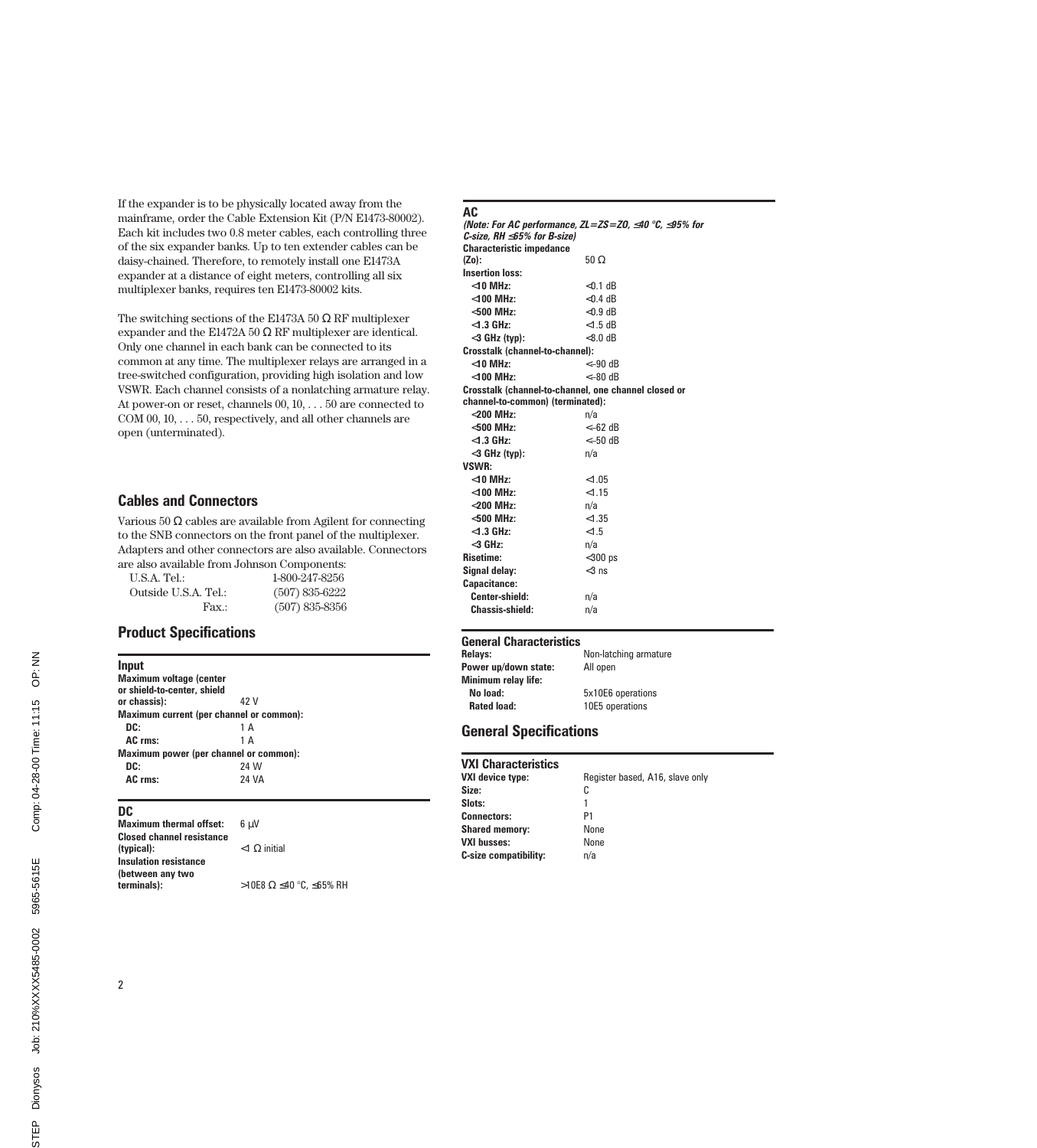#### Instrument Drivers

|                                                        | See the Agilent Technologies Website (http://www.agilent.com/find/ |
|--------------------------------------------------------|--------------------------------------------------------------------|
| inst drivers) for driver availability and downloading. |                                                                    |
| <b>Command module</b>                                  |                                                                    |
| firmware:                                              | Downloadable                                                       |
| <b>Command module</b>                                  |                                                                    |
| firmware rev:                                          | A.02                                                               |
| $l-SCPI$ Win $3.1$ :                                   | Yes                                                                |
| <b>I-SCPI Series 700:</b>                              | Yes                                                                |
| <b>C-SCPI LynxOS:</b>                                  | Yes                                                                |
| <b>C-SCPI Series 700:</b>                              | Yes                                                                |
| <b>Panel Drivers:</b>                                  | Yes, with E1472A                                                   |
| VXI <i>plug&amp;play</i> Win                           |                                                                    |
| Framework:                                             | Yes                                                                |
| VXIplug&play Win95/NT                                  |                                                                    |
| Framework:                                             | Yes                                                                |
| VXIplug&play HP-UX                                     |                                                                    |
| Framework:                                             | No                                                                 |

#### Module Current

|                                    | l <sub>pm</sub> | I <sub>DM</sub> |  |
|------------------------------------|-----------------|-----------------|--|
| $+5V$                              | 0               | 0               |  |
| $+12V$ :                           | 0.36            | 0               |  |
| $-12V$ :                           | 0               | 0               |  |
| $+24 V:$                           | 0               | 0               |  |
| $-24$ V:                           | 0               | 0               |  |
| $-5.2V$                            | 0               | 0               |  |
| $-2V:$                             | 0               | 0               |  |
| <b>Cooling/Slot</b><br>Watts/slot: | 1.00            |                 |  |

| walls/sivi.                     | 1.UU |
|---------------------------------|------|
| $\Delta$ P mm H <sub>2</sub> 0: | 0.02 |
| Air Flow liter/s:               | 0.10 |

| <b>Ordering Information</b>                  |                    |
|----------------------------------------------|--------------------|
| <b>Description</b>                           | <b>Product No.</b> |
| Six 1x4 50 $\Omega$ RF Multiplexer Expander  | E1473A             |
| <b>Service Manual</b>                        | E1473A 0B3         |
| 3 yr. Retn. to Agilent to 1 yr. OnSite Warr. | E1473A W01         |
| RF MUX Cable Kit for E1473A RF Expander      | E1473-80002        |



Agilent E1473A expander module top view



Module-to-backplane cables



Remote expander cables





Frequency